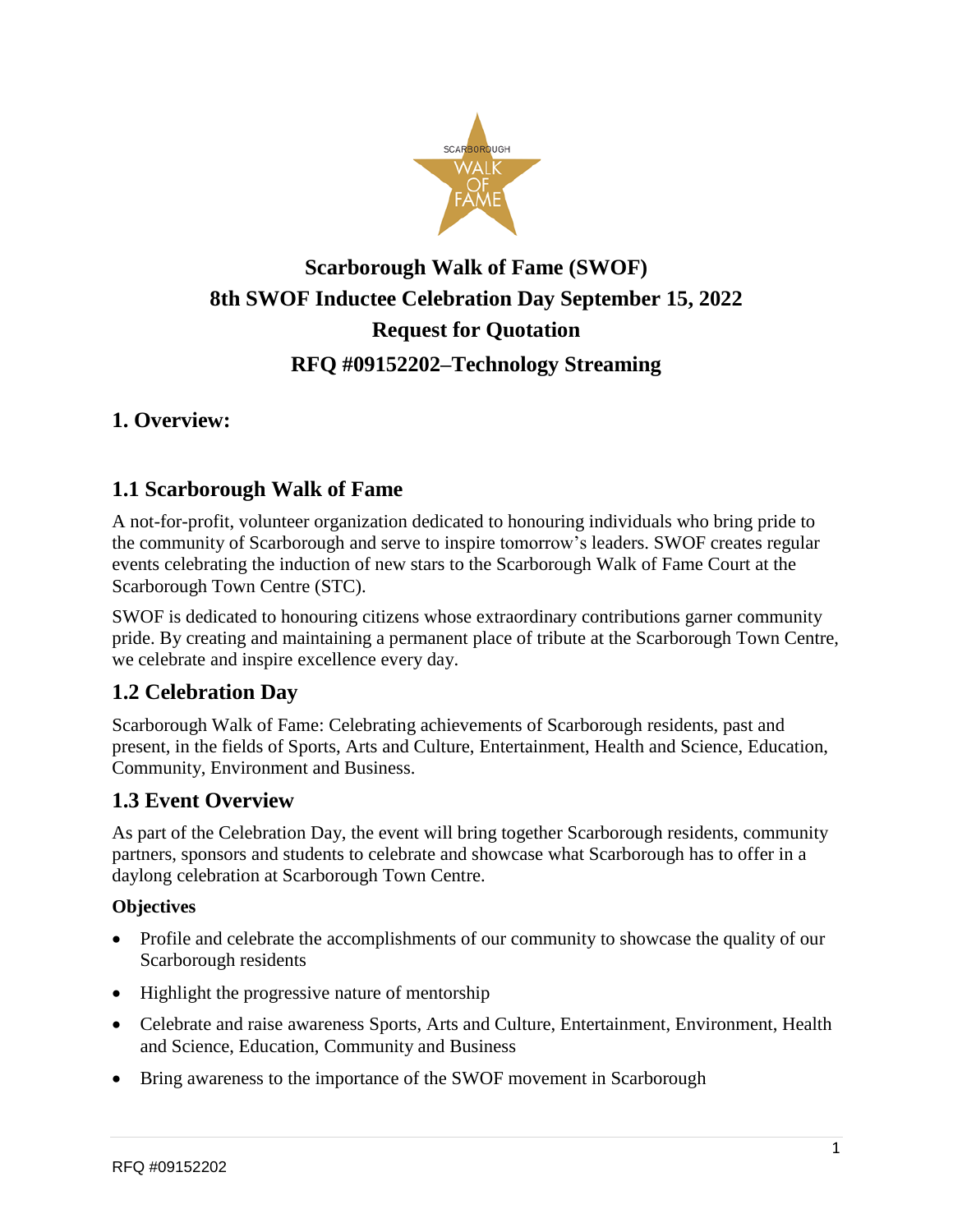## **1.4 Event Details**

**Location:** Scarborough Town Centre, 300 Borough Dr, Scarborough, ON M1P 4P5 **Date:** Thursday, September 15, 2022 **Time:** 11:00 a.m. to 6:00 p.m. **Number of participants:** Variable

### **2. Statement of Work:**

#### **2.1 Purpose**

The purpose of this Request for Quotation (RFQ), is to invite Scarborough based businesses/organizations to submit their proposal to participate at the 8th SWOF Inductee Celebration Day

### **2.2 Scope**

SWOF – dedicated volunteer driven organization experts will manage the theme, logistics, partnerships, marketing and budget along with delivering a transparent bidding process. We will require the select business/organization to provide pre-event and on-site consultation and or deliverables. Please see further details in "3.5 Scope of Work" section.

## **2.3 Project Schedule**

This schedule is based on our current timelines, (subject to change)

Project Timeline: Issuance of RFQ to Proponents on SWOF website Submitting questions: by or before 11:59 p.m. Monday, June 13, 2022 RFQ Close Date 11:59 p.m., Monday, June 27, 2022 Award Contract to business or organization Monday, July 11, 2022 Only successful bidders will be contacted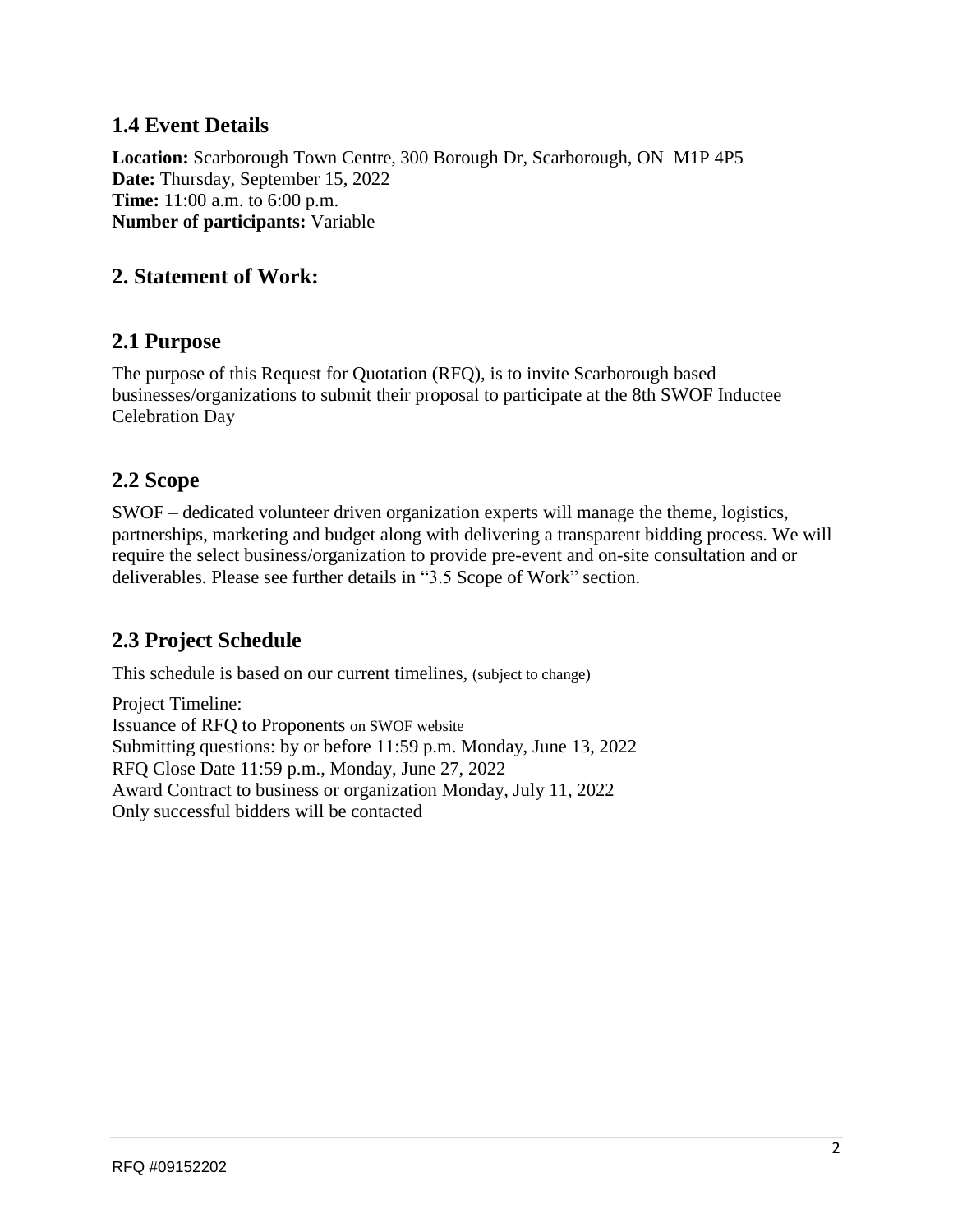## **3. Proposal Submission Procedure:**

## **3.1 Business, Organization RFQ Reception**

By responding to this RFQ, the business/organization agrees to be responsible for fully understanding the requirements or other details of the RFQ and will ask any questions to ensure such understanding is gained. SWOF retains the right to disqualify proponents who do not demonstrate a clear understanding of our needs.

## **3.2 Good Faith Statement**

All information provided by SWOF is offered in good faith. Specific items are subject to change at any time based on business circumstances.

#### **3.3 Communication and Proposal Submission Guidelines**

Communications shall not be effective unless a specified procurement executive, who is responsible for managing the RFQ process, formally confirms these communications in writing. In no case shall verbal communication govern over written communications.

Questions relating to this RFQ must be emailed to the contact identified below, on or before 11:59 p.m. Monday, June 13, 2022. If the question is considered relevant to all proponents, SWOF in its sole discretion will provide both the question(s) and the answer in writing to all proponents. SWOF will provide information to proponents in writing only. No other official is empowered to speak for SWOF with respect to this RFQ. Proponents who seek to obtain information, clarification or interpretation from other sources are advised that such material is used at the proponent's own risk, and that SWOF will not be bound by any such representations.

## **3.3 Submission Process**

Closing date and time: 11:59 p.m. local time, Monday, June 27, 2022

Submit one digital copy to the Scarborough Walk of Fame email id: **[Scarboroughwalkoffame@gmail.com](mailto:Scarboroughwalkoffame@gmail.com)**

The RFQ documentation must be addressed to

#### **SWOF Evaluation Committee RFQ #09152202 8th SWOF Inductee Celebration Day Thursday, September 15, 2022**

RFQ submissions that arrive after the closing date and time will not be accepted and will be returned. Only email submissions will be accepted.

## **3.4 Evaluation Criteria**

All RFQ proposals will be evaluated systematically based on the following key criterion. The purpose of this section is to identify suppliers with the interest and capabilities to complete the deliverables as defined in the Scope of Work.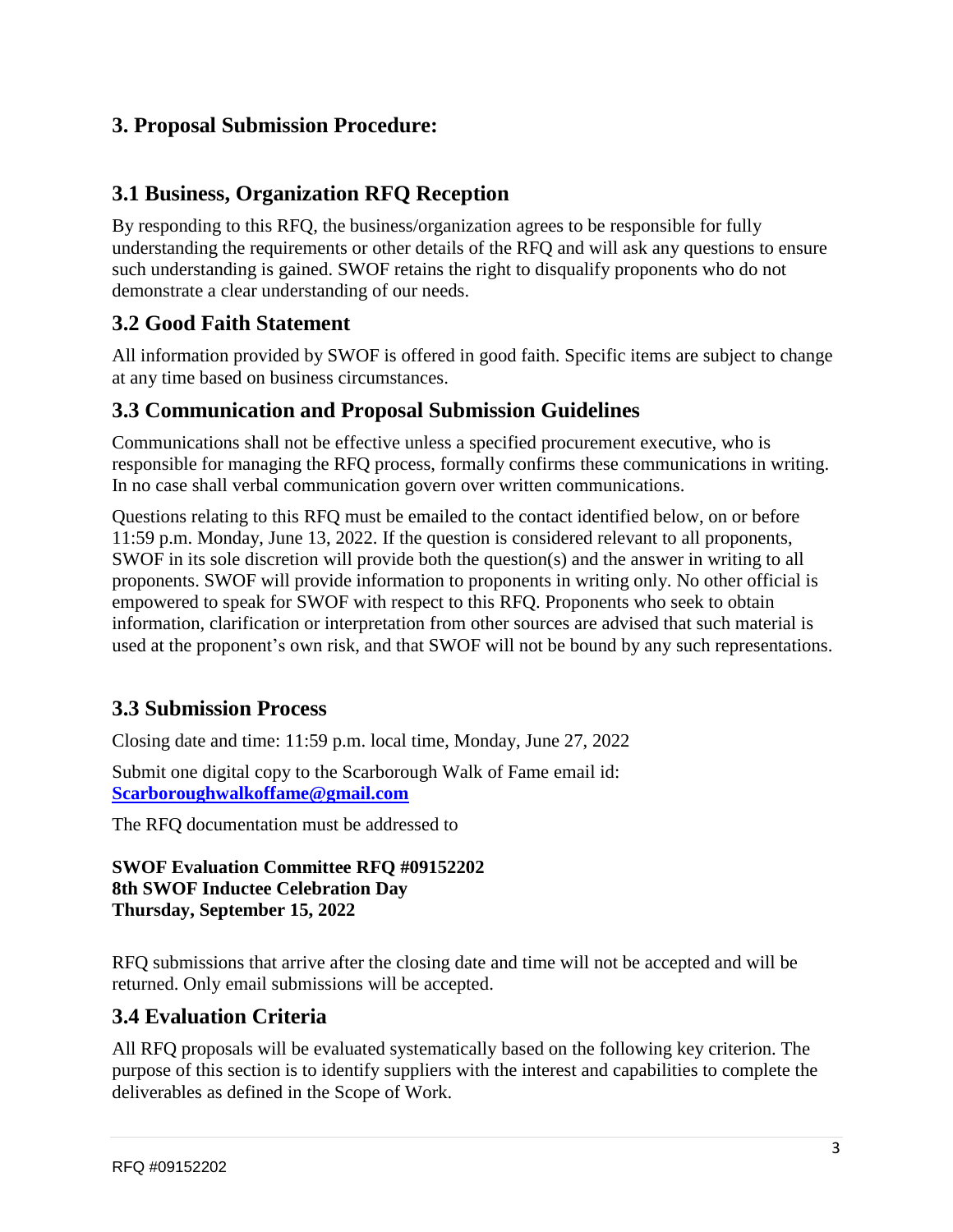## **3.5 Scope of Work (SOW)**

Key evaluation criteria include capabilities demonstrated with past events and quality of events.

Proponents are expected to include the following as part of their proposal (Microsoft word or pdf document format only)

- A. Statement of Interest **(5 Points)**
- B. Primary contact information (**2 Points**)
- C. Brief Description of business or organization (**3 points**)
- D. List and provide a brief description of two recently completed contracts which are comparable to the proposed RFQ and which demonstrate relevant capabilities of your business or organization. (**10 Points**)
- E. Provide current business or organization documents business licenses, insurances and certifications-where applicable (**5 Points**)
- F. Complete the following questions (**10 points**)
	- a. Give example of your product and price range
	- b. Provide details of your proposed product or service
	- c. Provide cancellation policy
	- d. Provide location requirements STC
	- e. Explain how your Scarborough based business/organization will meet the needs of our Event **(5 Points)**
- G. Provide a timeline (window for deliverables) based on your recommendations (**5 points**)

H. Quote broken down in order of Scope of Work (**5 points**) **Total: 50**

## **3.6 Short-list Selection**

Proponents who have demonstrated their capacity to meet our needs will be contacted by phone and/or email to be notified of their selection to move forward in the RFQ process.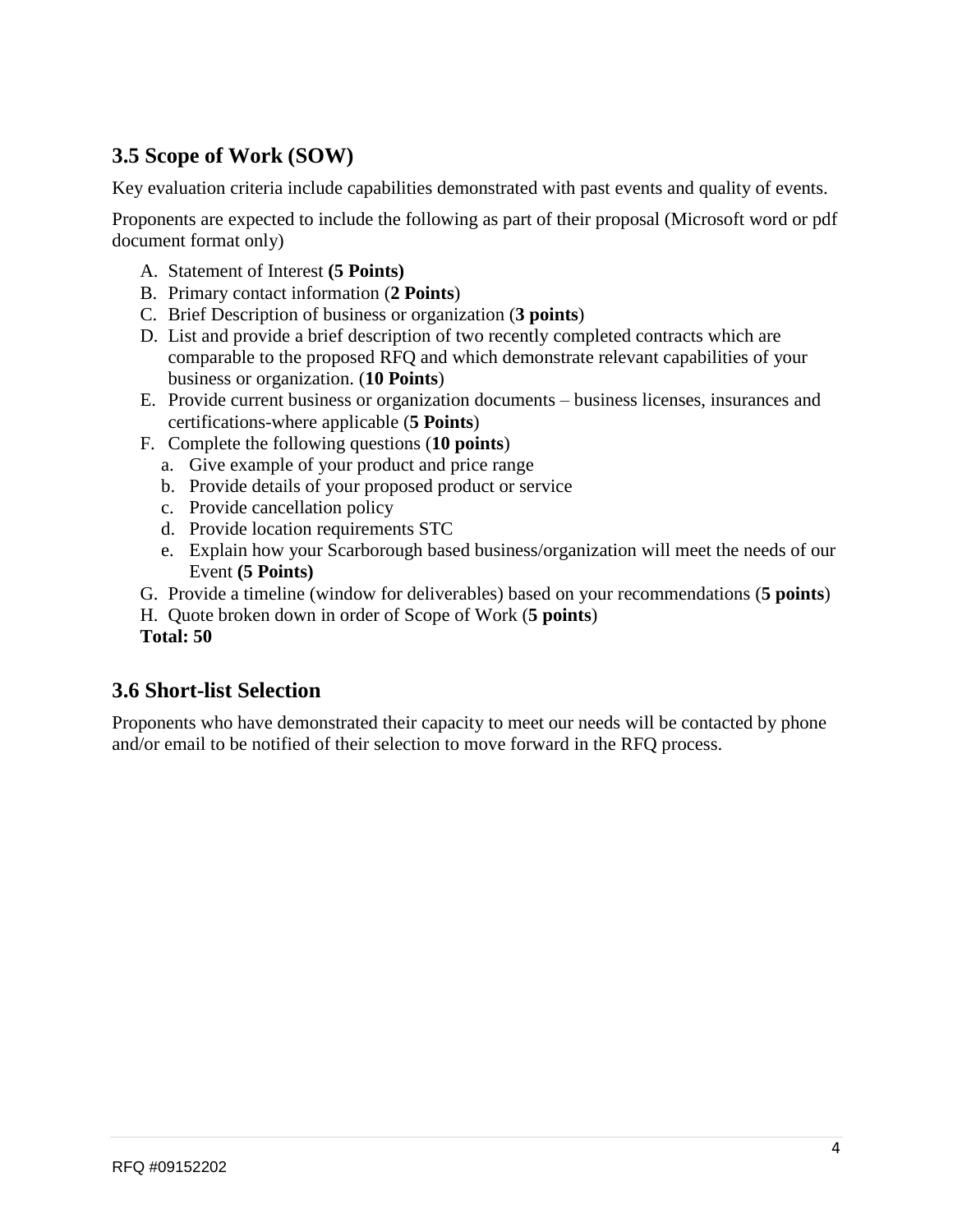## **4. Scope of Work and Business Requirements**

SWOF will require the Scarborough based businesses/organizations to provide the following aspects of the event:

## **4.1 Counsel/Guidance**

Two or three meetings before Celebration Day (Thursday September 15) Unlimited emails/phone calls replying within a business day.

## **4.2 On-Site Deliverables Scarborough Town Centre**

**Location:** STC-Centre Court lower level in addition to SWOF Court area

**Participants:** 250-500 flow through

**Service**: One fixed camera centre court main stage. Full coverage in addition to one roving camera SWOF Court area camera tech and graphics coordinator

#### **Product**

- 1x PTZ Robo cam with presets to cover stage (riser provided)
- 1x PTZ Robo cam for backstage area to cover unveiling of stars
- Preferred setup on manfratto stand to get extra height
- 1x Video Switcher to switch between camera feeds
- Switcher feed going to YouTube along with audio mix
- Graphics tech laptop for playback if required along with laptop for YouTube stream
- 10 Mbps upload/download "dedicated" Internet service handling any streaming required to SWOF YouTube broadcast throughout the Celebration Day

Please provide number of 15A circuits required

#### **Other**

- Set up-start 8:00 p.m. Wednesday, September 14, ongoing
- Rehearsal 8:00 a.m. Thursday, September 15
- Show ready 10:30 a.m. flow through 6:00 p.m.
- Strike 8:00 p.m. all equipment removed by or before 8:00 a.m. Friday, September 16